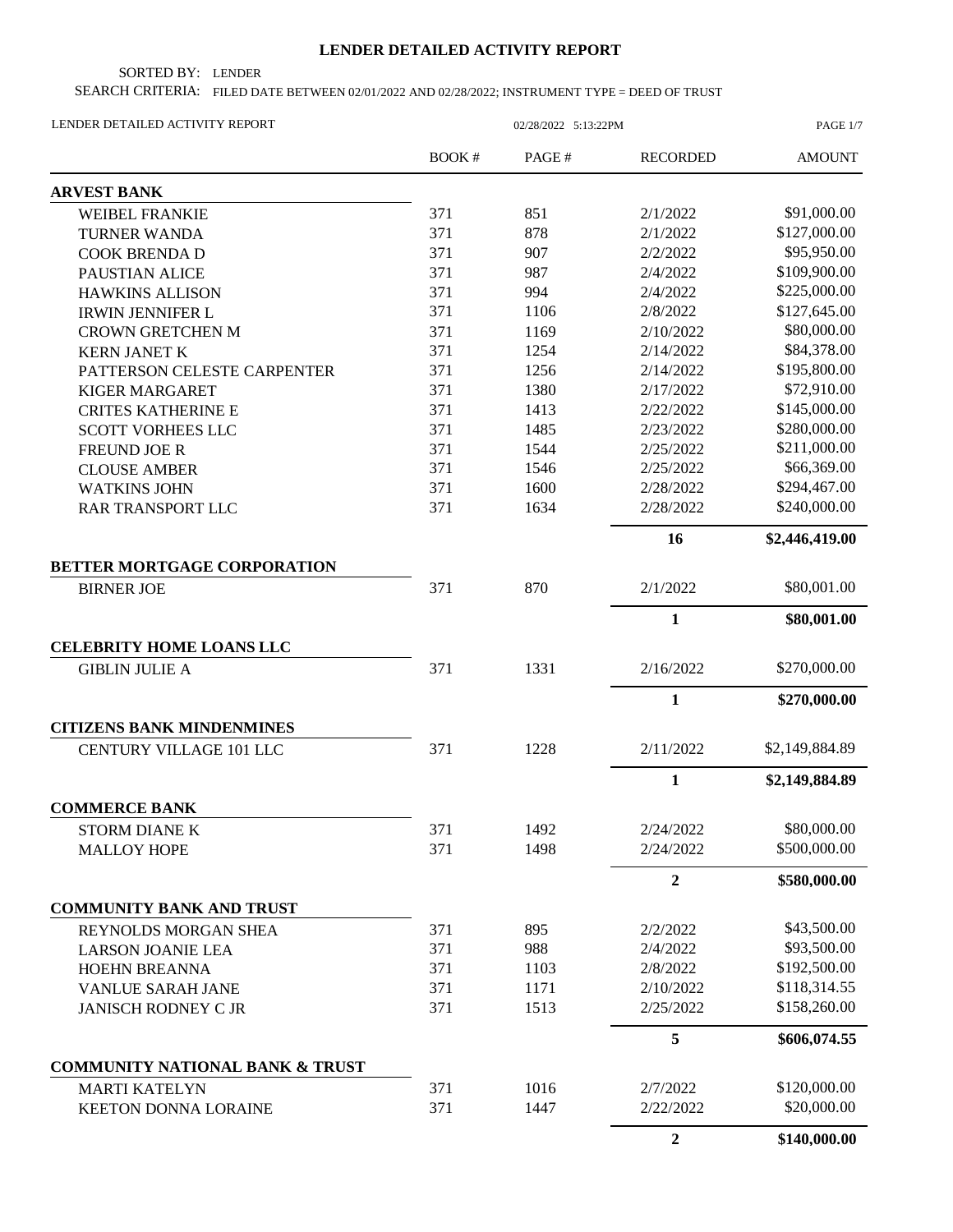|                                  | BOOK# | PAGE# | <b>RECORDED</b> | <b>AMOUNT</b>  |
|----------------------------------|-------|-------|-----------------|----------------|
| <b>CORNERSTONE BANK</b>          |       |       |                 |                |
| <b>HAMILTON KAMMY</b>            | 371   | 1262  | 2/14/2022       | \$60,000.00    |
|                                  |       |       | $\mathbf{1}$    | \$60,000.00    |
| <b>COUNTRY CLUB BANK</b>         |       |       |                 |                |
| <b>CROUSE DIANA LYNN</b>         | 371   | 1085  | 2/8/2022        | \$147,250.00   |
| <b>CROUSE LARRY EUGENE</b>       | 371   | 1437  | 2/22/2022       | \$147,250.00   |
|                                  |       |       | $\overline{2}$  | \$294,500.00   |
| <b>ENCORE BANK</b>               |       |       |                 |                |
| HOLLY SAMANTHA RACHELLE          | 371   | 1052  | 2/7/2022        | \$181,313.00   |
|                                  |       |       | $\mathbf{1}$    | \$181,313.00   |
| <b>FCS FINANCIAL</b>             |       |       |                 |                |
| LEE LIA-BOAY                     | 371   | 1093  | 2/8/2022        | \$169,279.00   |
| WITT TRACY DAWN                  | 371   | 1219  | 2/11/2022       | \$600,587.00   |
| THAO XAI                         | 371   | 1292  | 2/14/2022       | \$136,000.00   |
| <b>HASKINS DENISE</b>            | 371   | 1619  | 2/28/2022       | \$272,000.00   |
| HASKINS DENISE                   | 371   | 1620  | 2/28/2022       | \$155,775.00   |
| <b>HASKINS DENISE</b>            | 371   | 1621  | 2/28/2022       | \$1,000,000.00 |
|                                  |       |       | 6               | \$2,333,641.00 |
| FIRST COMMUNITY BANK             |       |       |                 |                |
| <b>DUNLAP DEBORAH</b>            | 371   | 854   | 2/1/2022        | \$20,000.00    |
| MEEK TAWNI J BOMAN               | 371   | 855   | 2/1/2022        | \$45,478.00    |
| <b>FIVEX LLC</b>                 | 371   | 902   | 2/2/2022        | \$130,800.00   |
| HUTCHINGS CYNDY                  | 371   | 998   | 2/4/2022        | \$102,000.00   |
| HOWE PROPERTIES 21, LLC          | 371   | 1025  | 2/7/2022        | \$211,847.00   |
| YOST ERIN R                      | 371   | 1033  | 2/7/2022        | \$266,900.00   |
| <b>NOAH ETHAN</b>                | 371   | 1066  | 2/7/2022        | \$189,500.00   |
| MEEK TAWNI J BOMAN               | 371   | 1067  | 2/7/2022        | \$259,000.00   |
| STEPHENS KODA HATFIELD           | 371   | 1080  | 2/8/2022        | \$30,000.00    |
| <b>DAVIS DENZIL</b>              | 371   | 1200  | 2/11/2022       | \$150,000.00   |
| <b>O'DELL AMBER N</b>            | 371   | 1201  | 2/11/2022       | \$10,484.00    |
| <b>CHRISTENSEN TRAVIS D</b>      | 371   | 1277  | 2/14/2022       | \$67,500.00    |
| MITCHELL DONNA JEAN              | 371   | 1391  | 2/18/2022       | \$353,790.00   |
| <b>BEVIS TIFFANIE V</b>          | 371   | 1435  | 2/22/2022       | \$354,052.00   |
| <b>HOOD ELVIN W</b>              | 371   | 1540  | 2/25/2022       | \$76,000.00    |
| MOSER PROPERTIES, LLC            | 371   | 1601  | 2/28/2022       | \$372,000.00   |
| MOSER PROPERTIES LLC             | 371   | 1603  | 2/28/2022       | \$163,000.00   |
| FLOWERBOX INVESTMENTS LLC        | 371   | 1629  | 2/28/2022       | \$106,250.00   |
|                                  |       |       | 18              | \$2,908,601.00 |
| FIRST COMMUNTY BANK              |       |       |                 |                |
| PAYTON JACOB                     | 371   | 1537  | 2/25/2022       | \$297,000.00   |
|                                  |       |       | $\mathbf{1}$    | \$297,000.00   |
| <b>FIRST STATE BANK OF PURDY</b> |       |       |                 |                |
| <b>HAASE CRISSY</b>              | 371   | 1070  | 2/8/2022        | \$470,000.00   |
| <b>WECKER SAMANTHA</b>           | 371   | 1582  | 2/28/2022       | \$304,480.00   |

LENDER DETAILED ACTIVITY REPORT 02/28/2022 5:13:22PM

**2 \$774,480.00**

PAGE 2/7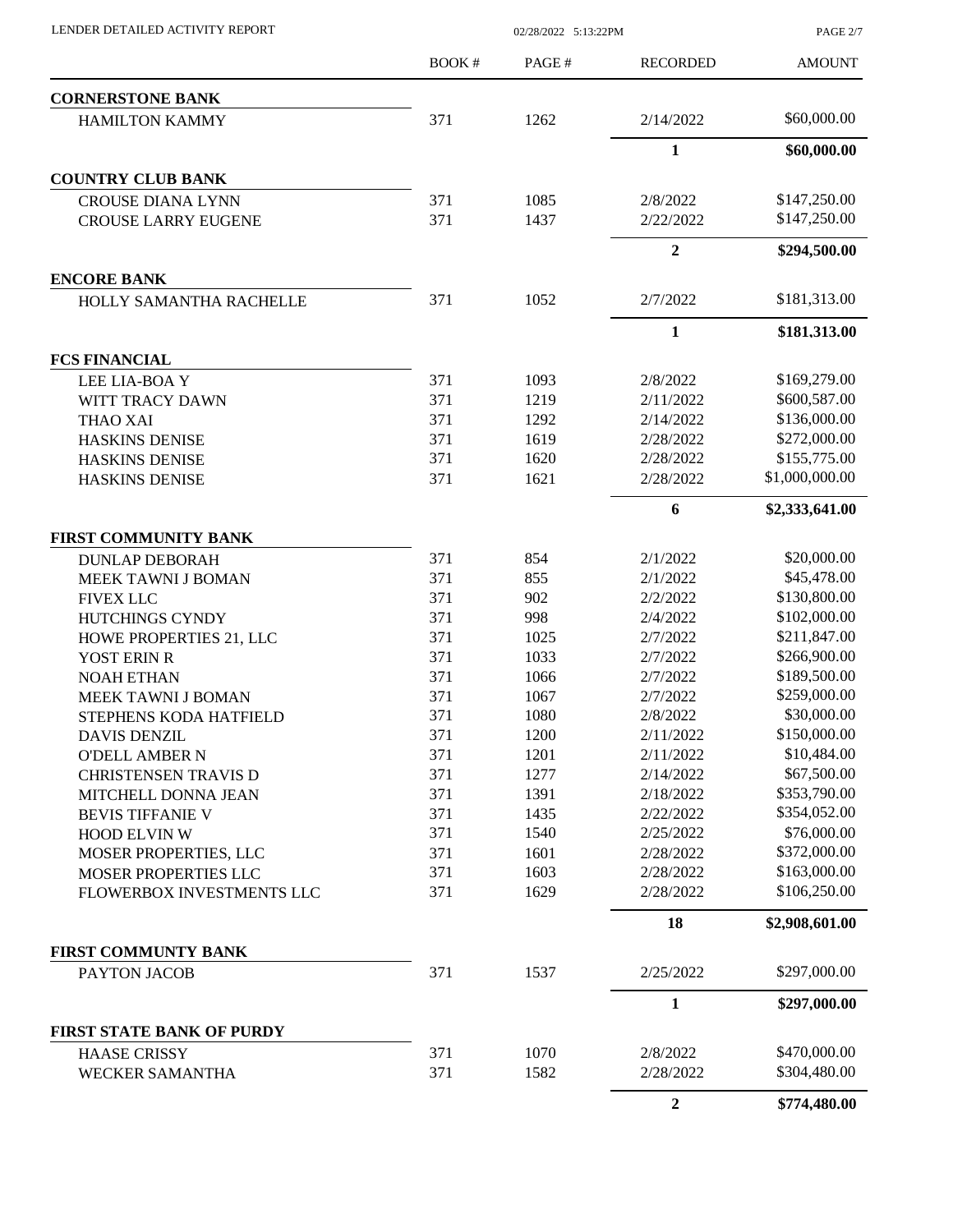| LENDER DETAILED ACTIVITY REPORT |  |
|---------------------------------|--|
|                                 |  |

02/28/2022 5:13:22PM

PAGE 3/7

|                                                     | <b>BOOK#</b> | PAGE# | <b>RECORDED</b>  | <b>AMOUNT</b>  |
|-----------------------------------------------------|--------------|-------|------------------|----------------|
| <b>FIRSTTRUST HOME LOANS</b>                        |              |       |                  |                |
| <b>BEAN AMBER</b>                                   | 371          | 1076  | 2/8/2022         | \$116,000.00   |
| EICHHOLTZ PATRICIA                                  | 371          | 1196  | 2/11/2022        | \$295,500.00   |
|                                                     |              |       | $\boldsymbol{2}$ | \$411,500.00   |
| <b>FLAGSTAR BANK</b>                                |              |       |                  |                |
| <b>MCCOY JENNIFER R</b>                             | 371          | 1154  | 2/10/2022        | \$142,000.00   |
| <b>GARNER NANCY</b>                                 | 371          | 1465  | 2/23/2022        | \$165,000.00   |
|                                                     |              |       | $\overline{2}$   | \$307,000.00   |
| <b>FLAT BRANCH MORTGAGE</b>                         |              |       |                  |                |
| <b>HEIFNER LAURA R</b>                              | 371          | 882   | 2/1/2022         | \$196,000.00   |
| <b>FEGUSON SADIE LYNN</b>                           | 371          | 888   | 2/1/2022         | \$316,007.00   |
| WOODWARD PAIGE                                      | 371          | 892   | 2/2/2022         | \$281,600.00   |
| <b>HICE KATELYN</b>                                 | 371          | 996   | 2/4/2022         | \$136,800.00   |
| <b>INMAN ALEX</b>                                   | 371          | 1005  | 2/4/2022         | \$125,656.00   |
| MEIER CHRISTIAN L                                   | 371          | 1007  | 2/4/2022         | \$191,796.00   |
| <b>THURMAN LISA</b>                                 | 371          | 1020  | 2/7/2022         | \$154,040.00   |
| <b>VICE MADISON</b>                                 | 371          | 1042  | 2/7/2022         | \$121,754.00   |
| <b>CURRY ANGELA</b>                                 | 371          | 1057  | 2/7/2022         | \$92,929.00    |
|                                                     | 371          | 1095  |                  | \$212,325.00   |
| <b>SHOAF PAMELA G</b>                               |              |       | 2/8/2022         |                |
| RODRIGUEZ MARIA DE LA LUZ GALINDO DE                | 371          | 1101  | 2/8/2022         | \$95,000.00    |
| <b>SHOAF PAMELA G</b>                               | 371          | 1113  | 2/9/2022         | \$212,325.00   |
| <b>MONE LUCIAN</b>                                  | 371          | 1119  | 2/9/2022         | \$175,000.00   |
| <b>BATES KODY</b>                                   | 371          | 1176  | 2/10/2022        | \$120,000.00   |
| <b>ALLACE JEREMY</b>                                | 371          | 1178  | 2/10/2022        | \$215,710.00   |
| <b>LAWSON TAYLOR</b>                                | 371          | 1193  | 2/11/2022        | \$91,919.00    |
| <b>SCHIBI DAVID</b>                                 | 371          | 1208  | 2/11/2022        | \$243,443.00   |
| <b>LEWIS MELISSA A</b>                              | 371          | 1247  | 2/14/2022        | \$262,974.00   |
| <b>WALTON REBEL</b>                                 | 371          | 1310  | 2/15/2022        | \$171,900.00   |
| <b>JECH KATHERINE A</b>                             | 371          | 1357  | 2/16/2022        | \$515,000.00   |
| <b>BORNTRAGER ELIZABETH R</b>                       | 371          | 1383  | 2/18/2022        | \$62,752.00    |
| <b>BATES EVELYNS</b>                                | 371          | 1401  | 2/18/2022        | \$29,100.00    |
| <b>SMITH SHANNON</b>                                | 371          | 1501  | 2/24/2022        | \$237,925.00   |
| MUSGRAVE JAMES                                      | 371          | 1503  | 2/24/2022        | \$230,175.00   |
| <b>MILLS DARRIN</b>                                 | 371          | 1515  | 2/25/2022        | \$251,853.00   |
| <b>DICK CHEYENNE P</b>                              | 371          | 1531  | 2/25/2022        | \$186,000.00   |
| <b>MALLORY KAYLA</b>                                | 371          | 1534  | 2/25/2022        | \$117,826.00   |
| <b>GAINES AMY C</b>                                 | 371          | 1538  | 2/25/2022        | \$238,960.00   |
| <b>ENLOW THOMAS</b>                                 | 371          | 1539  | 2/25/2022        | \$144,001.00   |
| <b>LANNON RAMONA</b>                                | 371          | 1541  | 2/25/2022        | \$135,500.00   |
|                                                     | 371          | 1580  | 2/28/2022        | \$127,000.00   |
| <b>DOLOR FLATIMA</b>                                |              |       |                  | \$76,950.00    |
| <b>MANTONYA ZACHARY</b>                             | 371          | 1609  | 2/28/2022        | \$216,886.00   |
| ROUSHAR ANN A                                       | 371          | 1625  | 2/28/2022        |                |
| <b>LONDONO SARA ESCOBAR</b>                         | 371          | 1627  | 2/28/2022        | \$214,141.00   |
|                                                     |              |       | 34               | \$6,201,247.00 |
| <b>FORBES CYNTHIA R</b>                             |              |       |                  | \$200,000.00   |
| CROSSWHITE LORI L                                   | 371          | 891   | 2/2/2022         |                |
|                                                     |              |       | $\mathbf{1}$     | \$200,000.00   |
| <b>GOLDEN OAK LENDING</b><br><b>ENDICOTT ALICIA</b> | 371          | 1367  | 2/17/2022        | \$257,224.00   |
|                                                     |              |       | 1                | \$257,224.00   |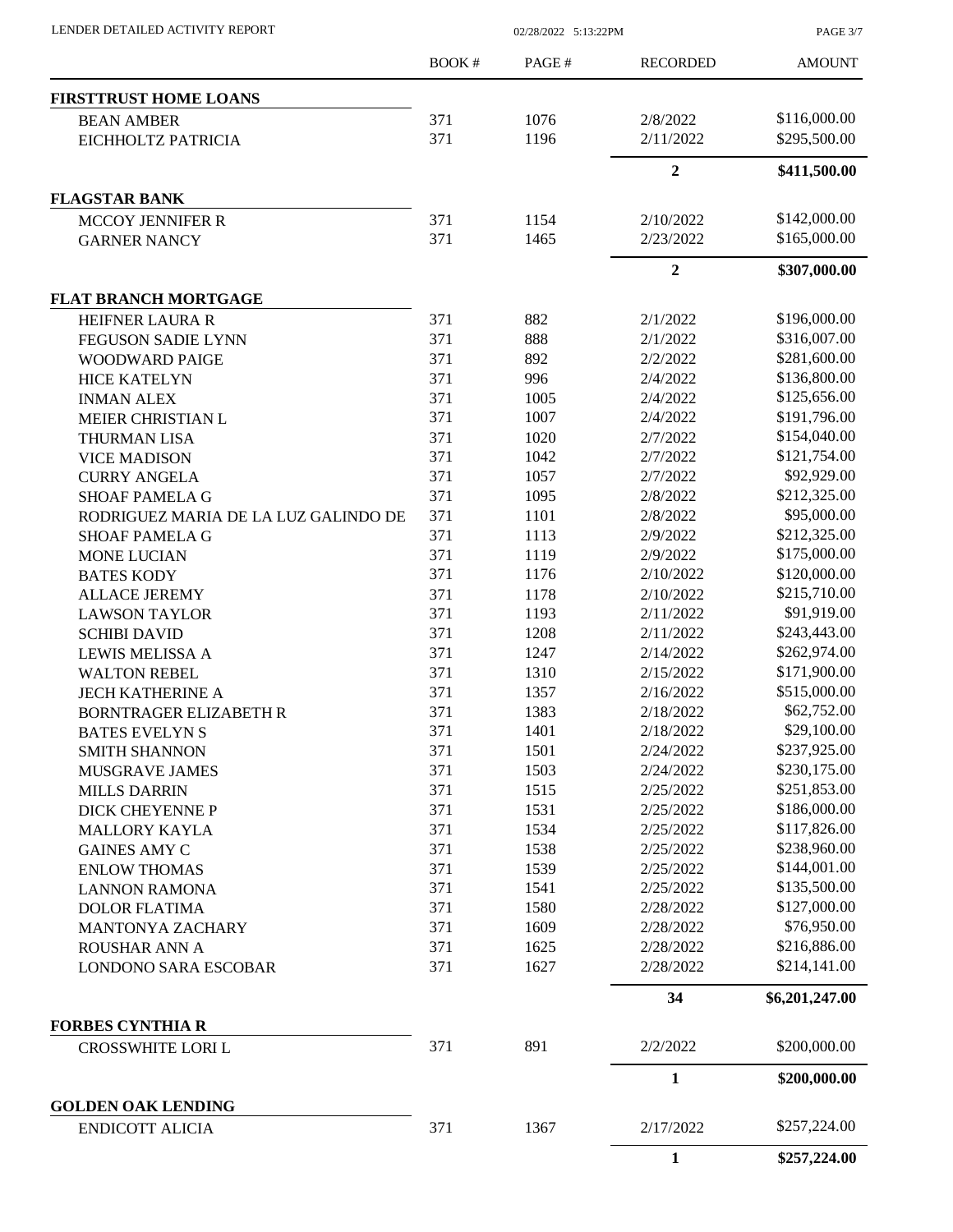| LENDER DETAILED ACTIVITY REPORT                        |       | 02/28/2022 5:13:22PM |                 |               |
|--------------------------------------------------------|-------|----------------------|-----------------|---------------|
|                                                        | BOOK# | PAGE#                | <b>RECORDED</b> | <b>AMOUNT</b> |
| <b>GREAT SOUTHERN BANK</b>                             |       |                      |                 |               |
| ROBBINS PAULA E TRUST                                  | 371   | 1568                 | 2/25/2022       | \$135,000.00  |
|                                                        |       |                      | $\mathbf{1}$    | \$135,000.00  |
| <b>GUARANTY BANK</b>                                   |       |                      |                 |               |
| <b>BALES MICHELLE L</b>                                | 371   | 1156                 | 2/10/2022       | \$100,000.00  |
| <b>BALES MICHELLE L</b>                                | 371   | 1157                 | 2/10/2022       | \$15,000.00   |
| <b>SKAGGS CHERYL A</b>                                 | 371   | 1430                 | 2/22/2022       | \$20,000.00   |
| MURPHY SUSIE JANE                                      | 371   | 1542                 | 2/25/2022       | \$67,700.00   |
|                                                        |       |                      | 4               | \$202,700.00  |
| <b>GUILD MORTGAGE COMPANY</b>                          |       |                      |                 |               |
| <b>SANTHUFF JAMES</b>                                  | 371   | 1297                 | 2/14/2022       | \$217,600.00  |
|                                                        |       |                      | 1               | \$217,600.00  |
| <b>LAMBERT DONALD R</b><br>HARRIS JUANITA H            | 371   | 1124                 | 2/9/2022        | \$29,861.82   |
|                                                        |       |                      | $\mathbf{1}$    |               |
| <b>LOANDEPOT.COM</b>                                   |       |                      |                 | \$29,861.82   |
| <b>BACKUS BILL</b>                                     | 371   | 961                  | 2/3/2022        | \$155,000.00  |
| JOHNSON ALEXANDER W                                    | 371   | 1074                 | 2/8/2022        | \$90,975.00   |
| NENNEMAN EUGENE                                        | 371   | 1490                 | 2/24/2022       | \$90,000.00   |
|                                                        |       |                      | 3               | \$335,975.00  |
| <b>MAGNOLIA BANK</b>                                   |       |                      |                 |               |
| <b>CRAIN BILLY R JR</b>                                | 371   | 1287                 | 2/14/2022       | \$111,920.00  |
|                                                        |       |                      | $\mathbf{1}$    | \$111,920.00  |
| <b>MAILES KIMBER D TRUST</b>                           |       |                      |                 |               |
| <b>TANNER TERESA</b>                                   | 371   | 1559                 | 2/25/2022       | \$288,489.31  |
|                                                        |       |                      | 1               | \$288,489.31  |
| MISSOURI HOUSING DEVELOPMENT COMMISSION                |       |                      |                 |               |
| <b>VICE MADISON</b>                                    | 371   | 1068                 | 2/8/2022        | \$4,870.16    |
|                                                        |       |                      | $\mathbf{1}$    | \$4,870.16    |
| <b>MORTGAGE RESEARCH CENTER</b><br><b>WALN STEPHEN</b> | 371   | 868                  | 2/1/2022        | \$123,500.00  |
|                                                        |       |                      |                 |               |
|                                                        |       |                      | 1               | \$123,500.00  |
| <b>MR COOPER</b><br>HOOVER RACHELL G                   | 371   | 1414                 | 2/22/2022       | \$128,000.00  |
|                                                        |       |                      | $\mathbf{1}$    | \$128,000.00  |
| MUTUAL OF OMAHA MORTGAGE                               |       |                      |                 |               |
| <b>CLIFFORD JOHN</b>                                   | 371   | 1121                 | 2/9/2022        | \$106,400.00  |
|                                                        |       |                      | $\mathbf{1}$    | \$106,400.00  |
| <b>NBKC BANK</b>                                       |       |                      |                 |               |
| <b>LANDOLL LAUREL</b>                                  | 371   | 1220                 | 2/11/2022       | \$368,000.00  |
|                                                        |       |                      | $\mathbf{1}$    | \$368,000.00  |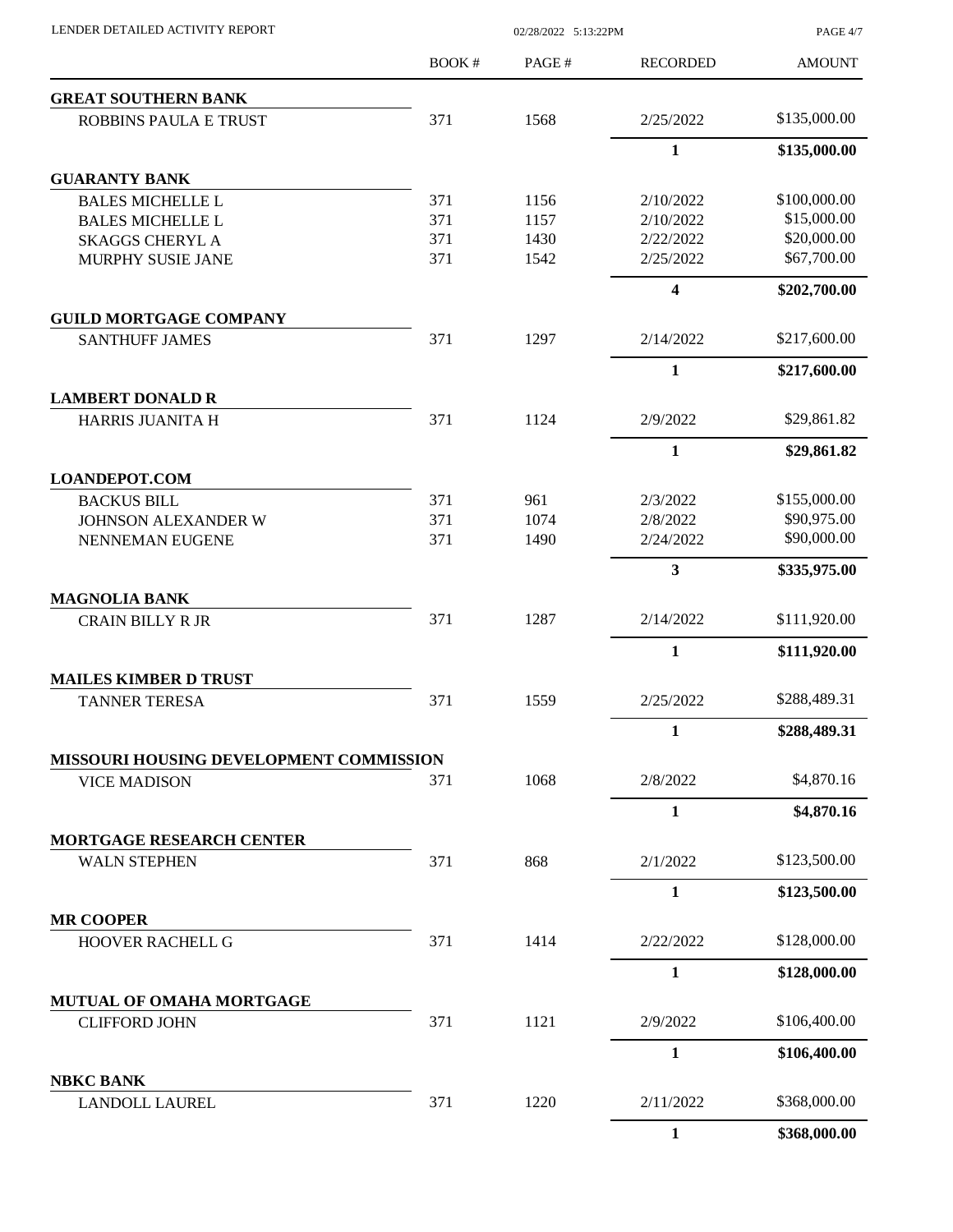| LENDER DETAILED ACTIVITY REPORT                            | 02/28/2022 5:13:22PM |              |                        | PAGE 5/7                     |
|------------------------------------------------------------|----------------------|--------------|------------------------|------------------------------|
|                                                            | <b>BOOK#</b>         | PAGE#        | <b>RECORDED</b>        | <b>AMOUNT</b>                |
| <b>NEFF PENNY TRUST</b>                                    |                      |              |                        |                              |
| NEFF KASHA                                                 | 371                  | 1520         | 2/25/2022              | \$90,000.00                  |
|                                                            |                      |              | $\mathbf{1}$           | \$90,000.00                  |
| <b>NEFF RICH MEARL TRUST</b>                               |                      |              |                        |                              |
| <b>NEFF KASHA</b>                                          | 371                  | 1520         | 2/25/2022              | \$90,000.00                  |
|                                                            |                      |              | 1                      | \$90,000.00                  |
| NEWTEK SMALL BUSINESS FINANCE, LLC                         |                      |              |                        |                              |
| NEOSHO SMOKE, LLC                                          | 371                  | 1082         | 2/8/2022               | \$400,000.00                 |
|                                                            |                      |              | 1                      | \$400,000.00                 |
| <b>OAKSTAR BANK</b>                                        |                      |              |                        |                              |
| <b>KOWIS JOSEPH</b>                                        | 371                  | 1251         | 2/14/2022              | \$120,000.00                 |
| N & J INVESTMENTS LLC                                      | 371                  | 1303         | 2/15/2022              | \$1,015,000.00               |
|                                                            |                      |              | $\overline{2}$         | \$1,135,000.00               |
| <b>OLD MISSOURI BANK</b>                                   |                      |              |                        |                              |
| <b>BAILEY LATONIA</b>                                      | 371                  | 1496         | 2/24/2022              | \$365,000.00                 |
|                                                            |                      |              | 1                      | \$365,000.00                 |
| PENNYMAC LOAN SERVICES                                     |                      |              |                        |                              |
| <b>CORNETT DEDRA L</b>                                     | 371                  | 928          | 2/3/2022               | \$345,418.00<br>\$158,282.00 |
| <b>BOLLIN CHARLES J</b><br>DUNAWAY JANELLE C               | 371<br>371           | 1322<br>1416 | 2/15/2022<br>2/22/2022 | \$291,320.00                 |
|                                                            |                      |              | 3                      | \$795,020.00                 |
| PEOPLES BANK OF SENECA                                     |                      |              |                        |                              |
| DEVER INVESTMENTS LLC                                      | 371                  | 930          | 2/3/2022               | \$198,900.00                 |
| DEVER INVESTMENTS LLC                                      | 371                  | 931          | 2/3/2022               | \$198,900.00                 |
| HUGHES CHRISTINA                                           | 371                  | 1133         | 2/9/2022               | \$126,400.00                 |
| HUGHES CHRISTINA                                           | 371                  | 1134         | 2/9/2022               | \$23,700.00                  |
| <b>HALL CHANTAL</b>                                        | 371                  | 1141         | 2/9/2022               | \$59,500.00                  |
| TURN KEY QUALITY SERVICES LLC                              | 371                  | 1300         | 2/14/2022              | \$325,000.00                 |
| KIVETT GREGORY B JR                                        | 371                  | 1352         | 2/16/2022              | \$500,000.00                 |
| <b>MARTIN ZACHARY WADE</b>                                 | 371                  | 1571         | 2/25/2022              | \$360,000.00                 |
|                                                            |                      |              | 8                      | \$1,792,400.00               |
| PEOPLES COMMUNITY BANK                                     |                      |              |                        |                              |
| ANA PROPERTY LLC                                           | 371                  | 1632         | 2/28/2022              | \$278,000.00                 |
|                                                            |                      |              | 1                      | \$278,000.00                 |
| PINNACLE BANK                                              |                      |              |                        |                              |
| MEAD DIANNA K                                              | 371<br>371           | 1308<br>1616 | 2/15/2022<br>2/28/2022 | \$227,400.00<br>\$357,400.00 |
| MMHF2017 LLC                                               |                      |              |                        |                              |
|                                                            |                      |              | $\mathbf{2}$           | \$584,800.00                 |
| RIVERWAYS FEDERAL CREDIT UNION<br><b>DENNY JILL ELAINE</b> | 371                  | 1613         | 2/28/2022              | \$136,000.00                 |
|                                                            |                      |              | $\mathbf{1}$           | \$136,000.00                 |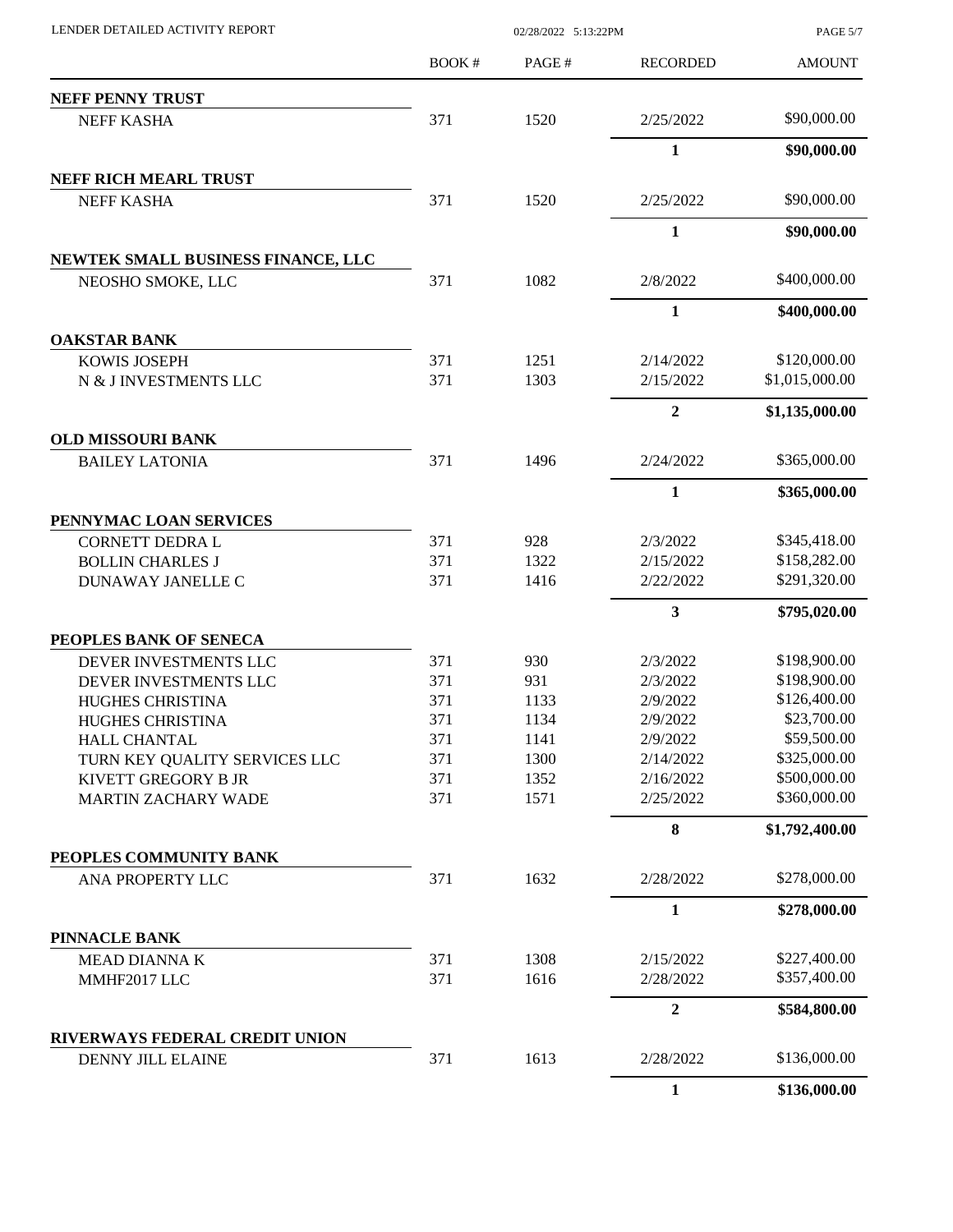LENDER DETAILED ACTIVITY REPORT 02/28/2022 5:13:22PM

PAGE 6/7

|                                                                | <b>BOOK#</b> | PAGE# | <b>RECORDED</b> | <b>AMOUNT</b>  |
|----------------------------------------------------------------|--------------|-------|-----------------|----------------|
| <b>ROCKET MORTGAGE</b>                                         |              |       |                 |                |
| <b>GALLEN SALOMON H</b>                                        | 371          | 982   | 2/4/2022        | \$73,260.00    |
| <b>ABRAMOVITZ DANIEL P</b>                                     | 371          | 1045  | 2/7/2022        | \$105,000.00   |
| <b>WADDELL JAMES R</b>                                         | 371          | 1114  | 2/9/2022        | \$191,800.00   |
| <b>BLIZZARD WILLIAM S</b>                                      | 371          | 1319  | 2/15/2022       | \$138,888.00   |
| <b>GUST RYAN</b>                                               | 371          | 1399  | 2/18/2022       | \$104,639.00   |
| <b>LOWE GARY E</b>                                             | 371          | 1550  | 2/25/2022       | \$125,000.00   |
| PARKER SARAH                                                   | 371          | 1618  | 2/28/2022       | \$290,000.00   |
|                                                                |              |       | 7               | \$1,028,587.00 |
| SECRETARY OF HOUSING AND URBAN DEVELOPMENT                     |              |       |                 |                |
| ALLEN SAMANTHA D                                               | 371          | 864   | 2/1/2022        | \$7,901.54     |
| <b>ENGLAND LINDA S</b>                                         | 371          | 1043  | 2/7/2022        | \$11,872.04    |
| BRITT KELSEY ANN                                               | 371          | 1311  | 2/15/2022       | \$11,619.21    |
| HARRIS SUSAN M                                                 | 371          | 1418  | 2/22/2022       | \$19,859.88    |
| <b>MUSSER BENJAMIN S</b>                                       | 371          | 1424  | 2/22/2022       | \$5,056.54     |
|                                                                |              |       | 5               | \$56,309.21    |
| <b>SERVION</b><br>HODKIN IRWIN CHAD                            | 371          | 1147  | 2/10/2022       | \$106,200.00   |
|                                                                |              |       | $\mathbf{1}$    | \$106,200.00   |
| <b>SOUTHWEST MISSOURI BANK</b>                                 |              |       |                 |                |
| <b>MITCHELL GRETCHAN R</b>                                     | 371          | 894   | 2/2/2022        | \$115,000.00   |
| <b>DEGRAW ANDREA R</b>                                         | 371          | 981   | 2/4/2022        | \$216,600.00   |
| MASADA CONTRACTING LLC                                         | 371          | 1065  | 2/7/2022        | \$44,000.00    |
| MOSER KRISTINA S                                               | 371          | 1148  | 2/10/2022       | \$636,643.00   |
| <b>GODFREY SANDRA ELLEN</b>                                    | 371          | 1149  | 2/10/2022       | \$154,000.00   |
| <b>BIG SPOON INVESTMENTS LLC</b>                               | 371          | 1150  | 2/10/2022       | \$16,400.00    |
| <b>KELLY BRITTANY</b>                                          | 371          | 1190  | 2/11/2022       | \$61,000.00    |
|                                                                | 371          |       | 2/17/2022       | \$57,000.00    |
| <b>HEISTEN RACHEL</b>                                          |              | 1365  |                 | \$656,800.00   |
| <b>GAUDETT DEBORAH</b>                                         | 371          | 1526  | 2/25/2022       |                |
| MUELLER KELLY JEAN                                             | 371          | 1528  | 2/25/2022       | \$150,000.00   |
| MASADA CONTRACTING LLC                                         | 371          | 1636  | 2/28/2022       | \$51,500.00    |
| <b>BURKEY KELLY L</b>                                          | 371          | 1637  | 2/28/2022       | \$147,900.00   |
|                                                                |              |       | 12              | \$2,306,843.00 |
| SPRINGFIELD FIRST COMMUNITY BANK<br>SACHS REAL PROPERTIES, LLC | 371          | 1394  | 2/18/2022       | \$970,400.00   |
|                                                                |              |       | 1               | \$970,400.00   |
| <b>STEFAN PAUL</b>                                             |              |       |                 |                |
| SUNNYVALE INVESTMENT PROPERTIES LLC                            | 371          | 1361  | 2/17/2022       | \$200,000.00   |
|                                                                |              |       | $\mathbf{1}$    | \$200,000.00   |
| <b>STONE BANK</b>                                              |              |       |                 |                |
| <b>CHIN BIAK R</b>                                             | 371          | 1046  | 2/7/2022        | \$505,693.00   |
| <b>CHIN BIAK R</b>                                             | 371          | 1048  | 2/7/2022        | \$132,907.00   |
|                                                                |              |       | $\overline{2}$  | \$638,600.00   |
| <b>SWIFT LARRY C TRUST</b>                                     |              | 1096  |                 | \$0.00         |
| LAQUESTA PROPERTIES LLC                                        | 371          |       | 2/8/2022        |                |
|                                                                |              |       | 1               | \$0.00         |